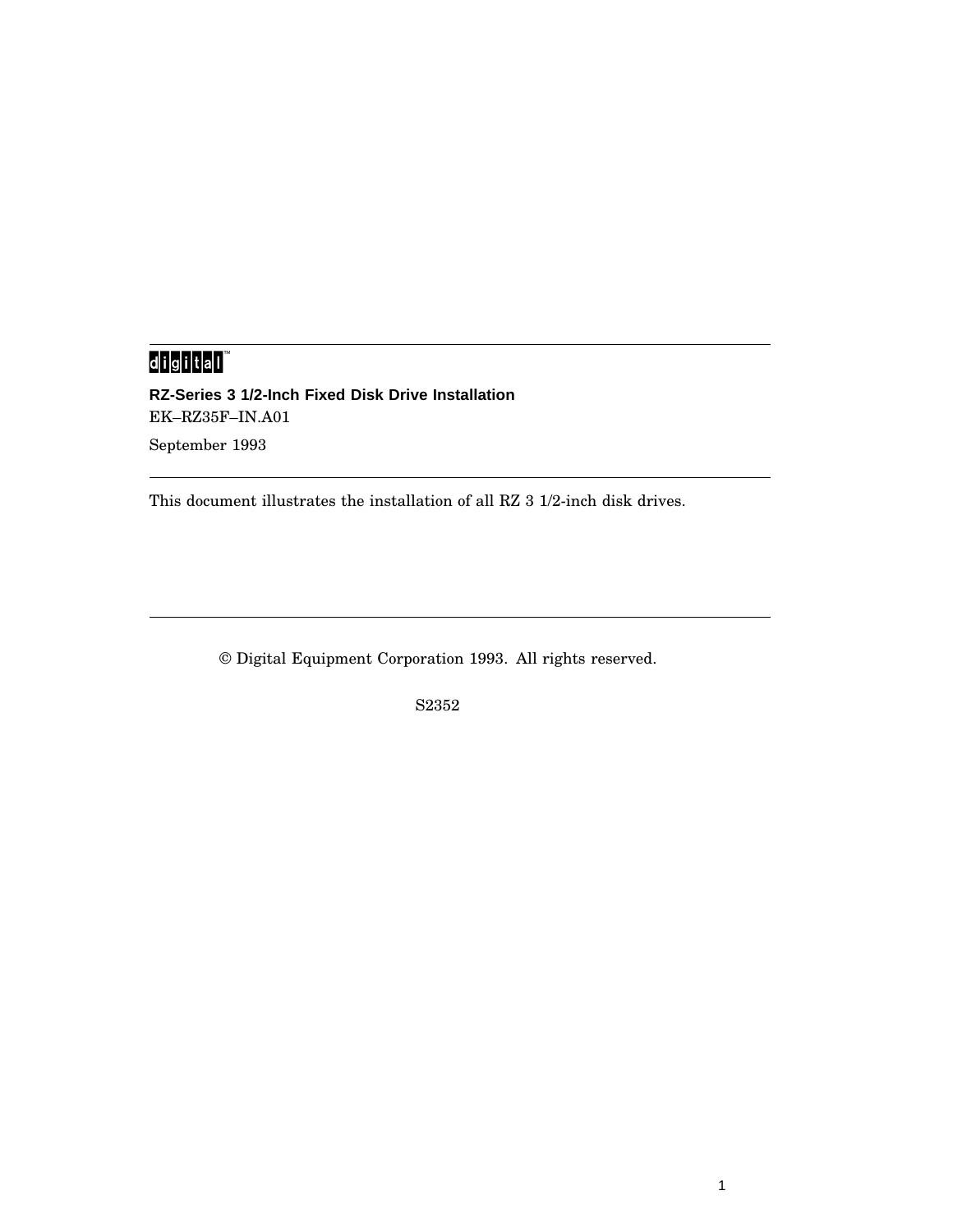# **RZ-Series 3 1/2-Inch Fixed Disks**

| <b>RZ26 Overview</b>                                             |                                                                                                    |  |
|------------------------------------------------------------------|----------------------------------------------------------------------------------------------------|--|
| Description                                                      | High-density fixed disk                                                                            |  |
| Capacity                                                         | $1.0 \text{ GB}$                                                                                   |  |
| Form factor                                                      | $31/2$ in                                                                                          |  |
| Seek time                                                        | $9.5$ ms                                                                                           |  |
| Transfer rate                                                    | 3.3 MB (peak)                                                                                      |  |
| Rotational speed                                                 | $5363$ rpm                                                                                         |  |
| Temperature                                                      | $10^{\circ}$ C (50°F)-50°C (122°F) (operating)<br>10°C (50°F)-40°C (104°F) (in BA640<br>enclosure) |  |
| Relative humidity                                                | $10\% - 90\%$                                                                                      |  |
| Voltage                                                          | +5 VDC $\pm 5\%$ and +12 VDC $\pm 5\%$                                                             |  |
| Current                                                          | $+5$ V: .85 A and $+12$ V: .74 A (idle mode)                                                       |  |
| Power                                                            | 13.73 W (maximum)                                                                                  |  |
| <b>Add-On Option</b><br><b>Part Number</b>                       |                                                                                                    |  |
| RZ26 fixed disk $(3\ 1/2\$ in)                                   | $RZ26-MY$                                                                                          |  |
| <b>Field Service Orderable Parts and</b><br><b>Options</b>       |                                                                                                    |  |
| FRU                                                              | RZ26–E (whole unit replacement)                                                                    |  |
| <b>Documentation</b>                                             |                                                                                                    |  |
| RZxx Pocket Service Guide                                        | <b>EK-RZXXD-PS</b>                                                                                 |  |
| RZ Series Reference Manual                                       | EK-RZXXD-RM                                                                                        |  |
| <b>DEC 4000 AXP</b><br>Owner's Guide (VMS Ops)                   | EK-KN430-OP                                                                                        |  |
| DEC OSF/1 AXP<br><b>Factory Installed</b><br>Software User Guide | <b>EK-SFFIS-UG</b>                                                                                 |  |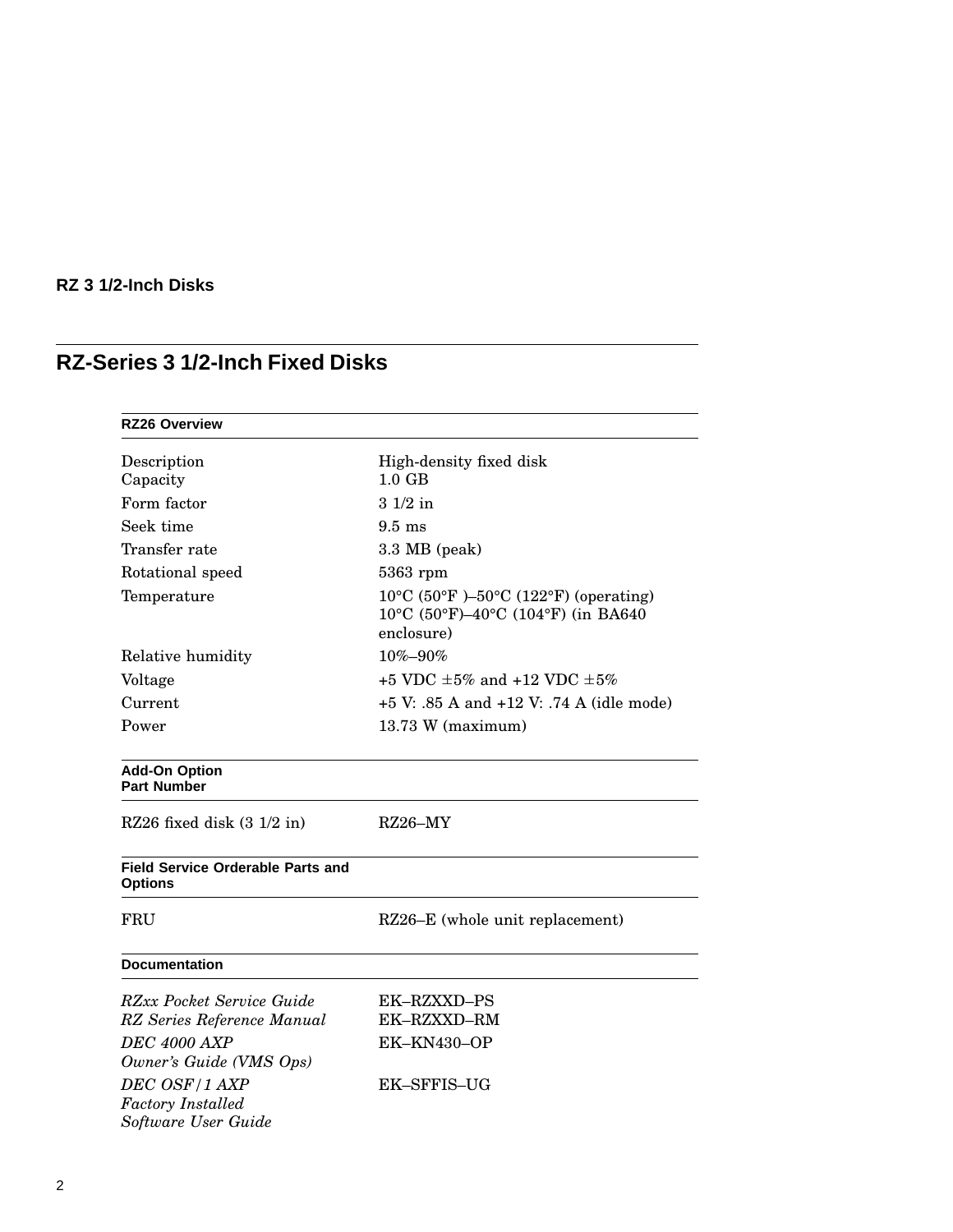| <b>RZ28 Overview</b>                                                                        |                                                                                                   |
|---------------------------------------------------------------------------------------------|---------------------------------------------------------------------------------------------------|
| Description<br>Capacity                                                                     | High-density fixed disk<br>$2.1$ GB                                                               |
| Form factor                                                                                 | $31/2$ in                                                                                         |
| Seek time                                                                                   | $9.7 \text{ ms}$                                                                                  |
| Transfer rate                                                                               | 4.9 MB (peak)                                                                                     |
| Rotational speed                                                                            | 5400 rpm                                                                                          |
| Temperature                                                                                 | 5°C (41°F)-55°C (131°F) (operating)<br>$10^{\circ}$ C (50°F)–40°C (104°F) (in BA640<br>enclosure) |
| Relative humidity                                                                           | 10%-90%                                                                                           |
| Voltage                                                                                     | +5 VDC $\pm 5\%$ and +12 VDC $\pm 5\%$                                                            |
| Current                                                                                     | $+5$ V: .86 A and $+12$ V: .69 A                                                                  |
| Power                                                                                       | 14.9 W (typical)                                                                                  |
| <b>Add-On Option</b><br><b>Part Number</b>                                                  |                                                                                                   |
| RZ28 fixed disk $(3\ 1/2\$ in)                                                              | $RZ28-MY$                                                                                         |
| <b>Field Service Orderable Parts</b><br>and Options                                         |                                                                                                   |
| FRU                                                                                         | RZ28-E (Whole unit replacement)                                                                   |
| <b>Documentation</b>                                                                        |                                                                                                   |
| <b>RZxx Pocket Service Guide</b><br>RZ Series Reference Manual<br><b>DEC 4000 AXP</b>       | <b>EK-RZXXD-PS</b><br>EK-RZXXD-RM<br>EK-KN430-OP                                                  |
| Owner's Guide (VMS Ops)<br>DEC OSF/1 AXP<br><b>Factory</b> Installed<br>Software User Guide | <b>EK-SFFIS-UG</b>                                                                                |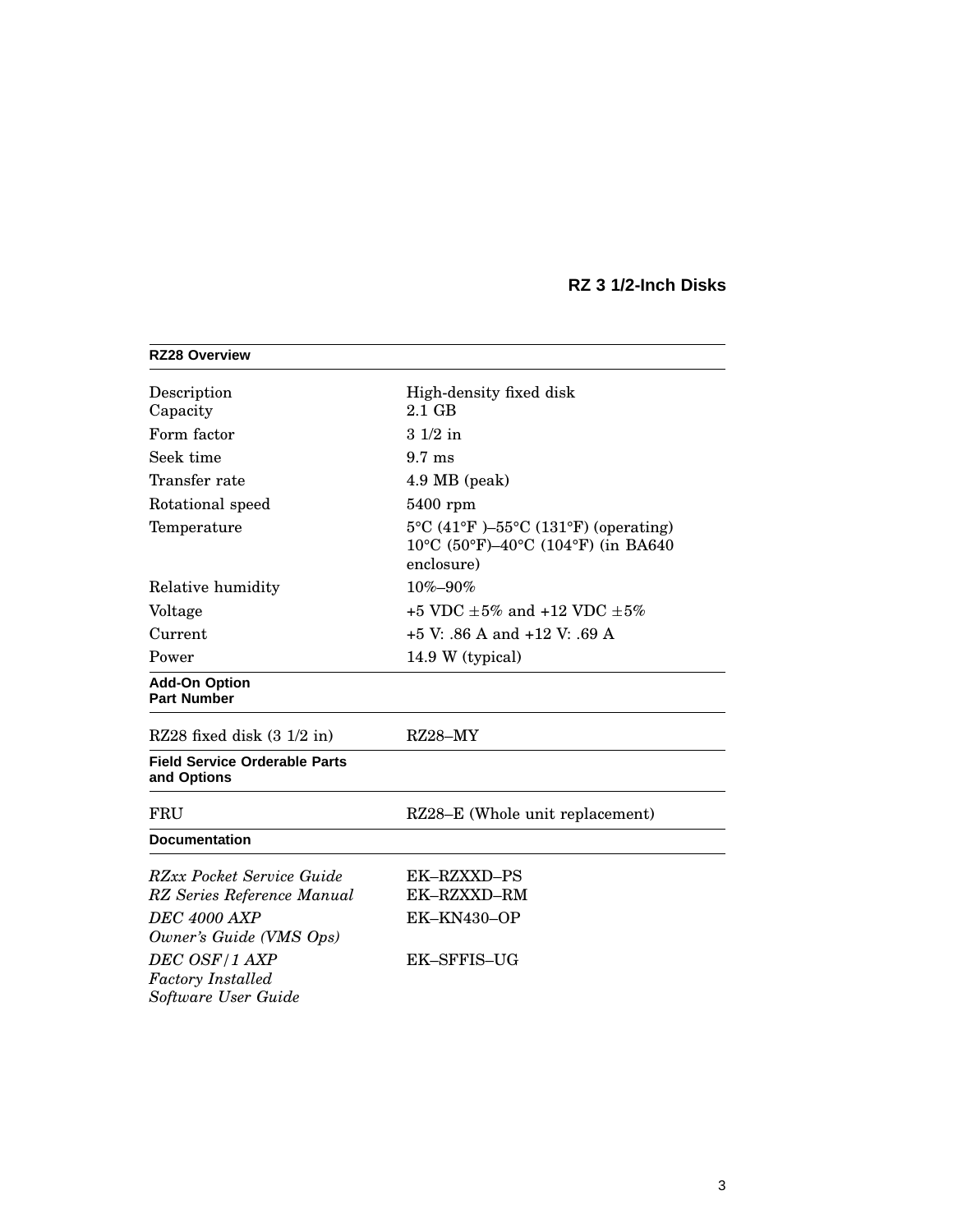



**Figure 1 SCSI Terminators and Resistor Packs for 3 1/2-Inch Drives**

When adding a SCSI 3 1/2-inch disk drive to the DEC 4000 AXP system, remove the three resistor packs and two terminator jumpers shown in Figure 1 to avoid bus problems.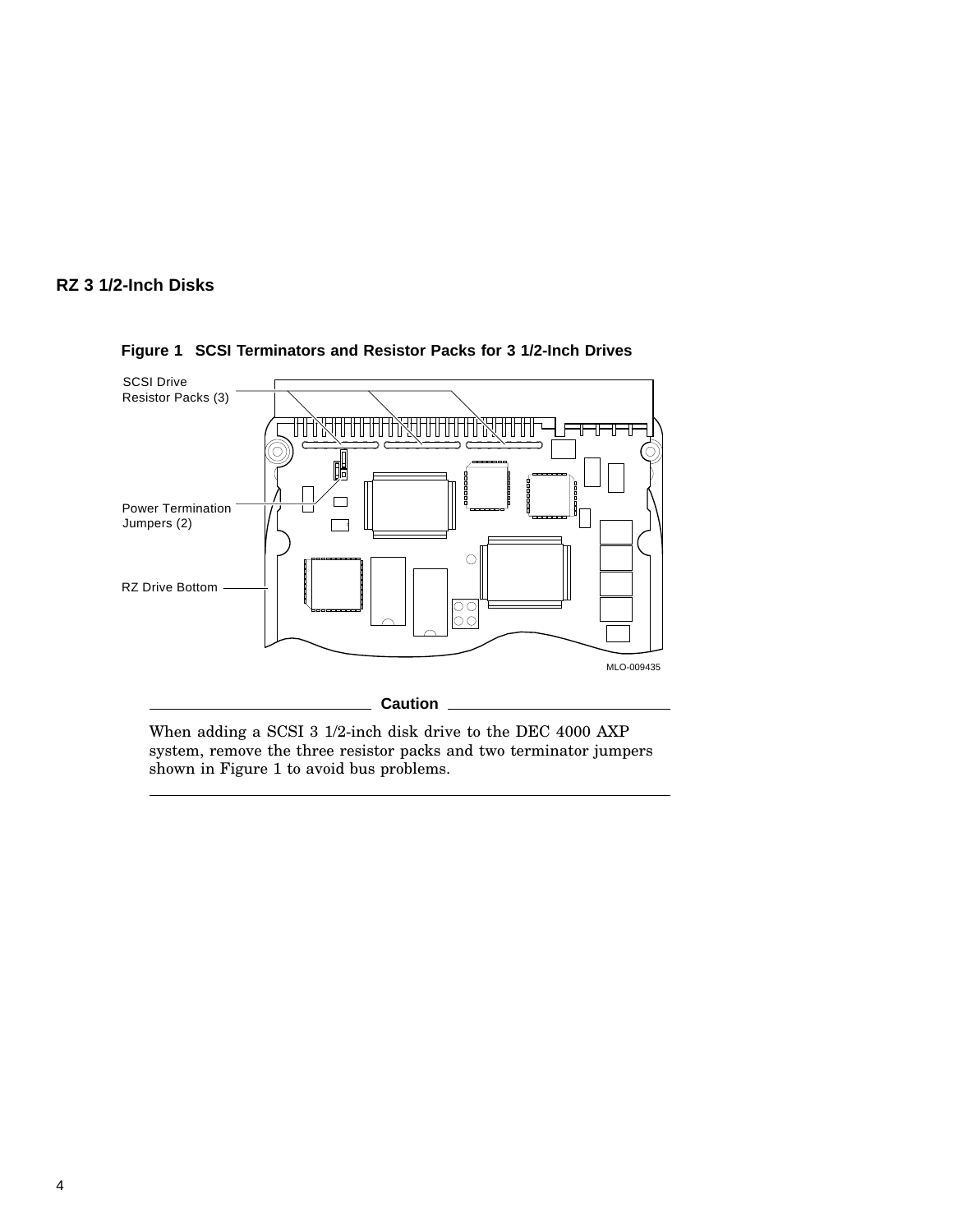

**Figure 2 RZ-Series 3 1/2-Inch Storage Assembly**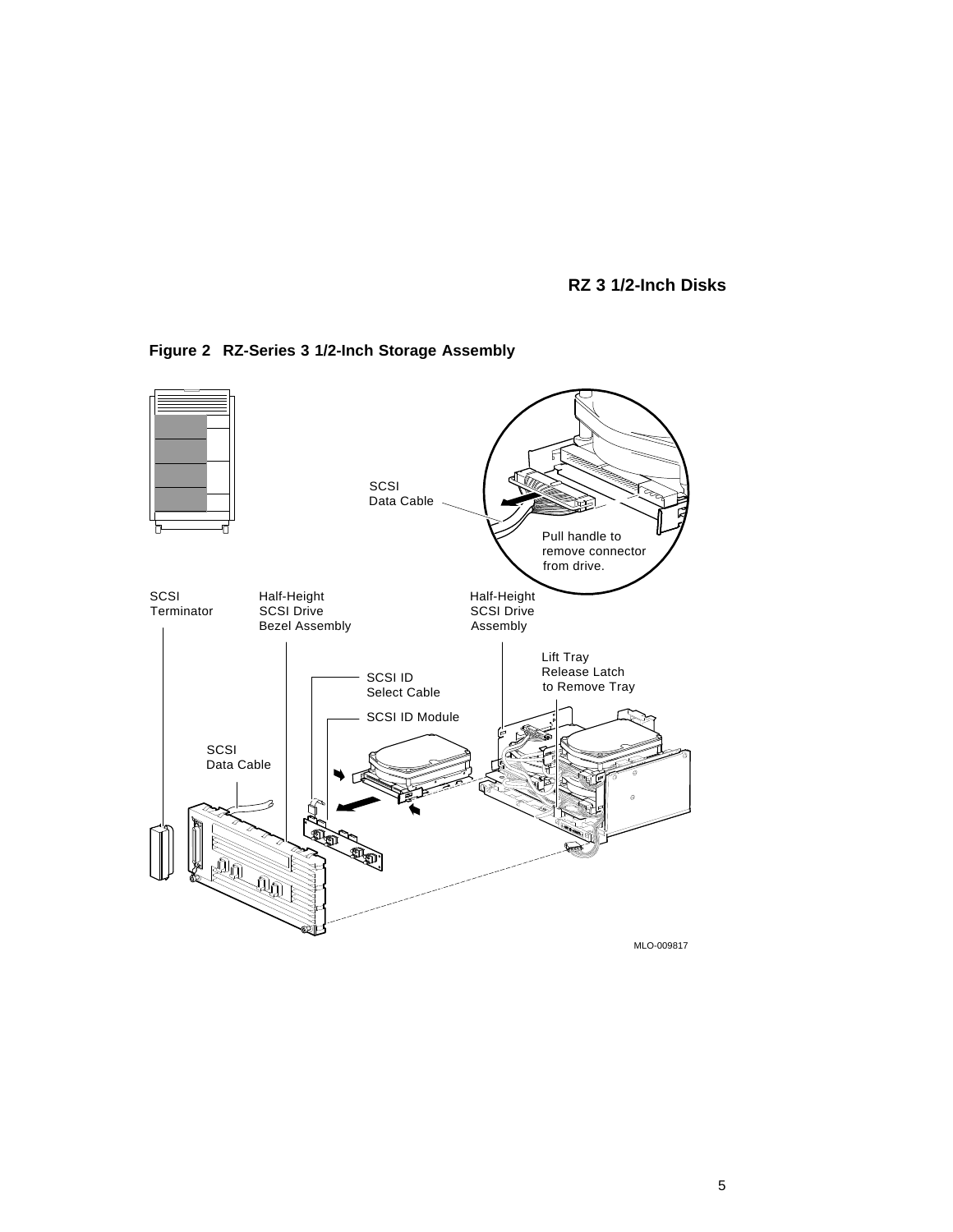



**Figure 3 RZ-Series 3 1/2-Inch Fast SCSI Storage Assembly**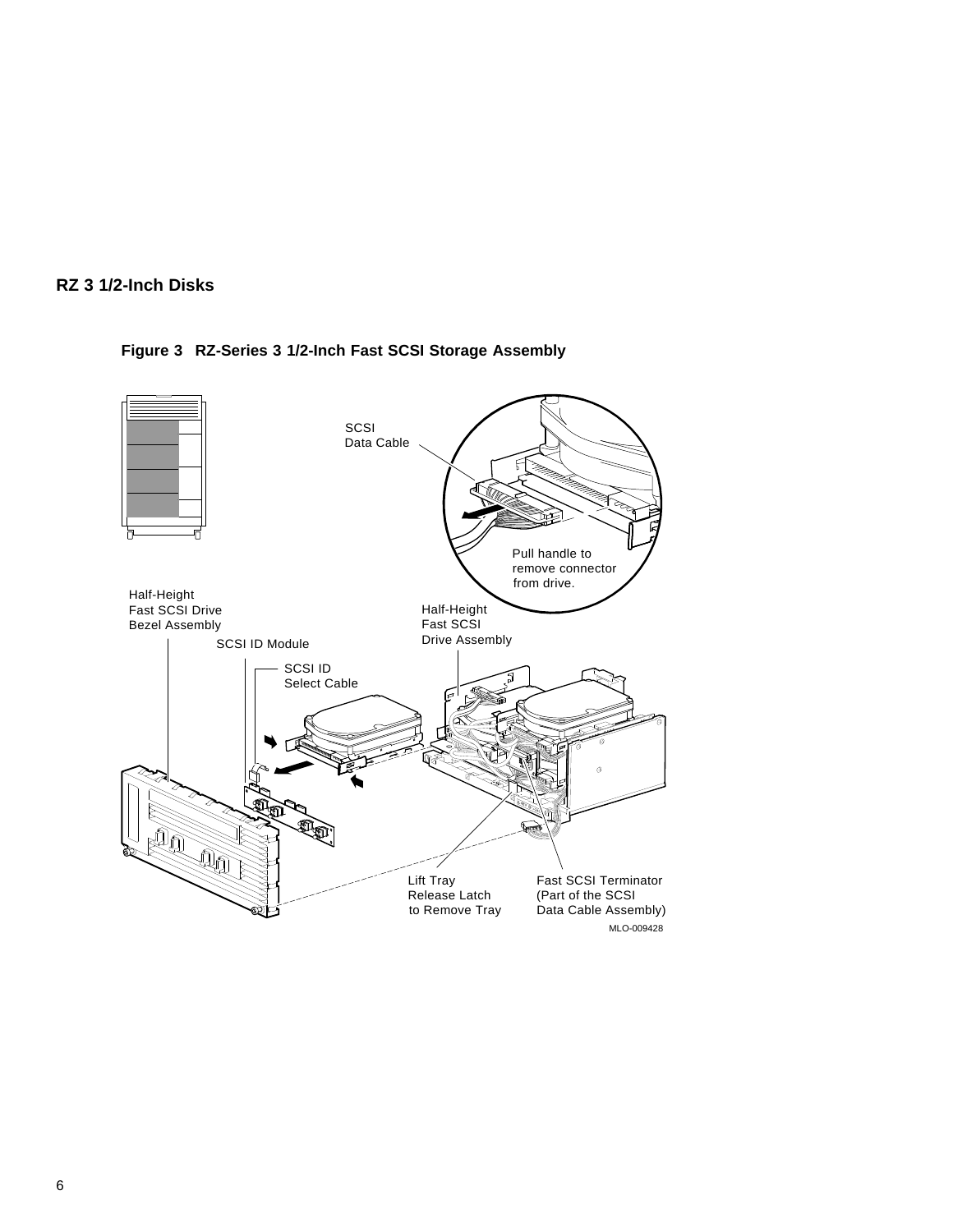### **Figure 4 RZ-Series 3 1/2-Inch Drive Selection**





MLO-009819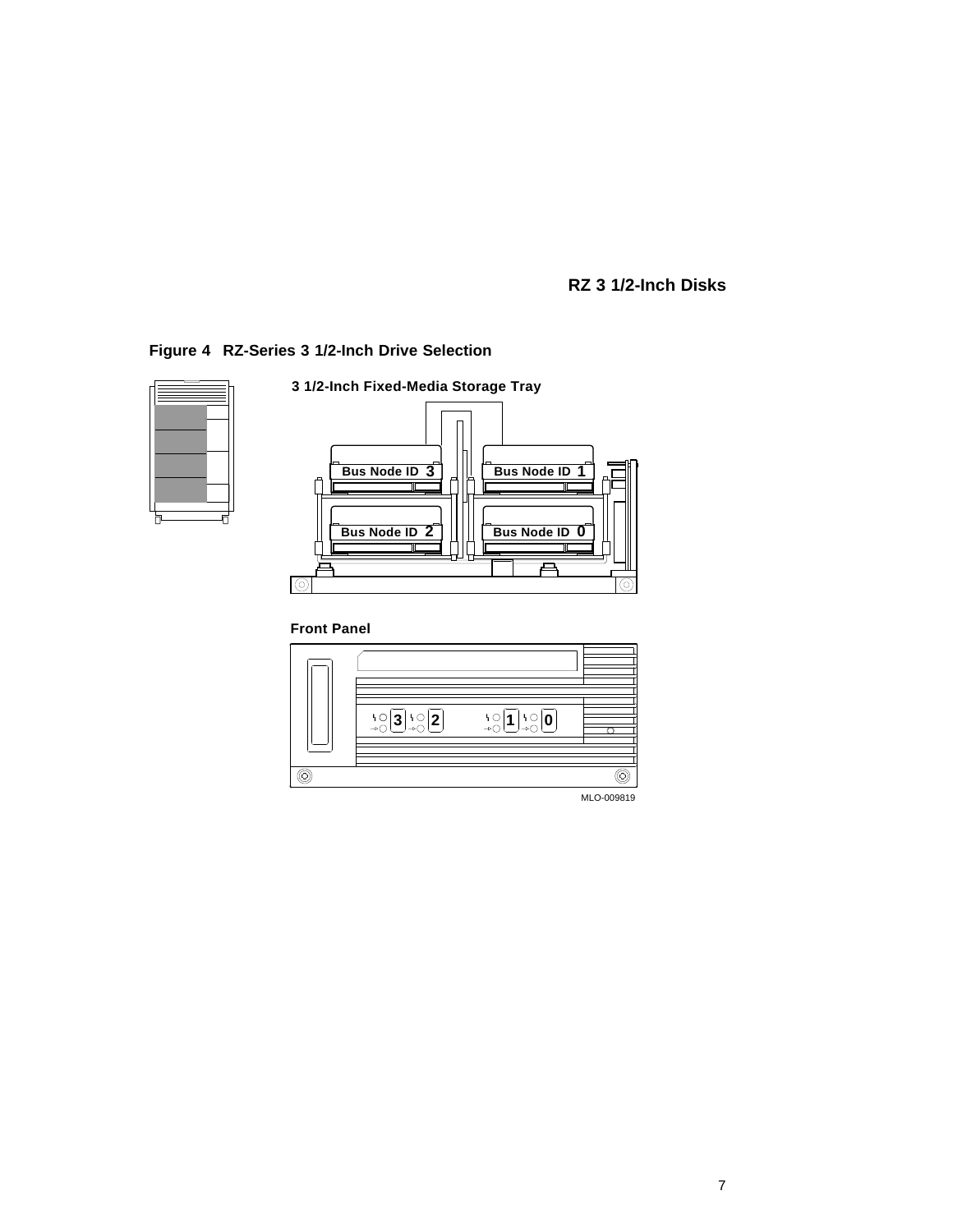



### **Figure 5 RZ-Series 3 1/2-Inch Light Location**

MLO-008213